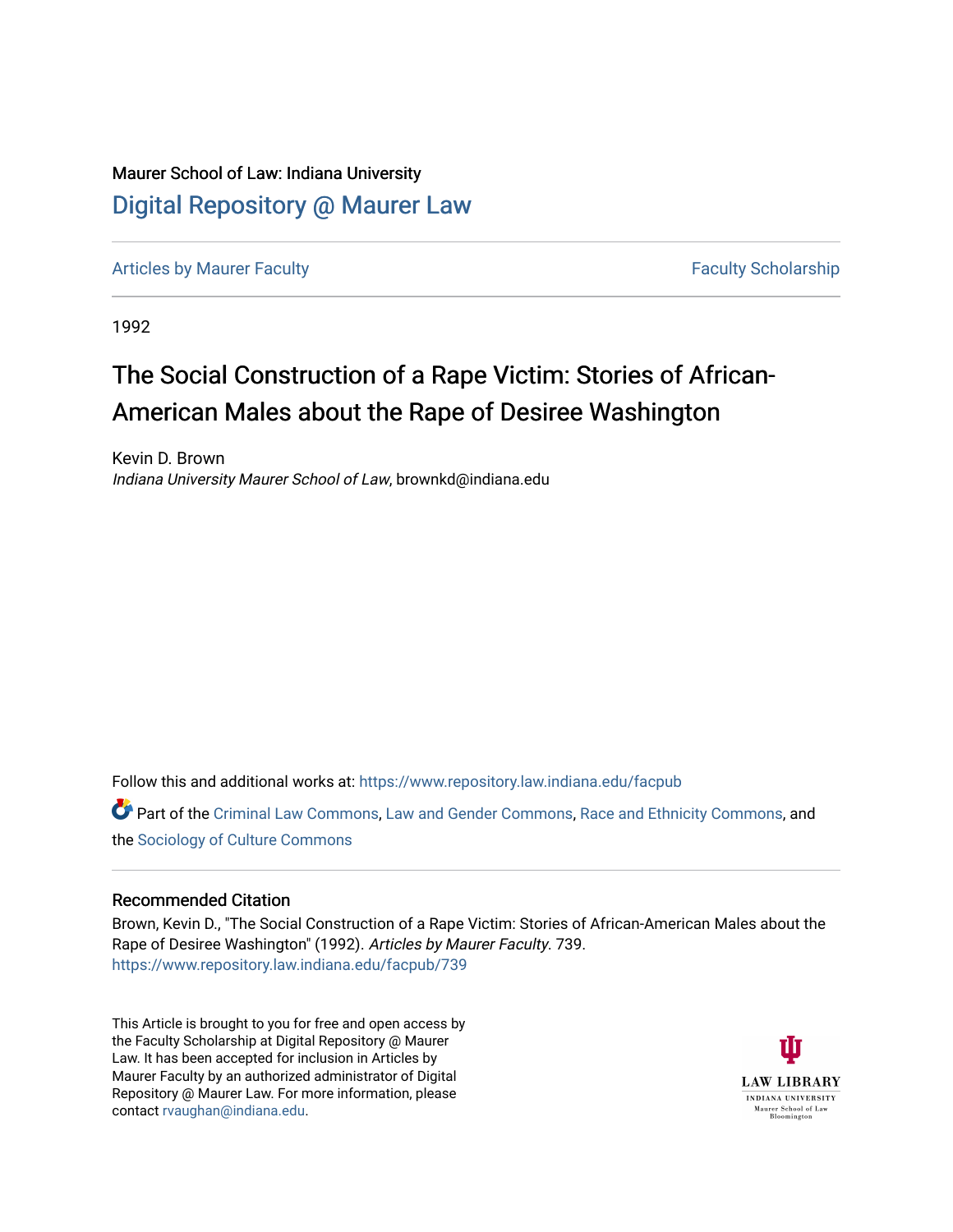## **THE SOCIAL CONSTRUCTION OF A RAPE VICTIM: STORIES OF AFRICAN-AMERICAN MALES ABOUT THE RAPE OF DESIREE WASHINGTON**

*Kevin Brown\**

#### **I. INTRODUCTION**

Becoming an individual in American society, or any other society, is not done in a vacuum. What passes as our individual consciousness is developed under the guidance of cultural patterns and historically created systems of meanings. We are not free agents bound only **by** our own understanding of what we perceive as reality. Rather, our consciousness is influenced and conditioned within the context of the systems of ideas and thought that we draw upon in order to process the complex information that we receive.' These cultural patterns and systems of meanings precede our interpretation of reality, and we often draw upon them to make sense out of the complex information we receive. While these systems allow us to understand our reality, they also limit our understanding as well.

One of the subthemes of this Conference is how the social construction of African-Americans, within the dominant American system of ideas (culture), influences and guides the interpretation of social phenomena involving Blacks. As an African-American male, however, I am not limited to the dominant system of ideas and thought in order to comprehend social phenomena interpreting issues involving African-Americans. I often draw upon many sets of historically created systems of meaning, including those that are dominant in the African-American community. <sup>2</sup>

**<sup>\*</sup>** *Associate Professor of Law, Indiana University School of Law-Bloomington, Indiana. B.S. 1978, Indiana University; .iD. 1982, Yale University.*

*The author would like to acknowledge and express his appreciation to Professors Wendy Brown and Dwight Greene for the helpful comments he received on this essay.* **1. PETER BERGER & THOMAS LUCKMANN, THE SOCIAL CONSTRUCTION OF REALITY: A**

**TREATISE IN THE SOCIOLOGY OF KNOWLEDGE 5 (1966).**

<sup>2.</sup> Many have debated the issue of whether there is an African-American culture, and if there is, the precise boundaries of that culture. **I** do not wish to join that debate in this commentary. **My** life, however, has convinced me that there is an irreducible set of shared ideas and themes which individual African-Americans can-though not necessarily do-use to interpret a shared reality in this society. At the root of this culture is a conception of society composed of racial and ethnic groups in competition for scarce material and psychological resources.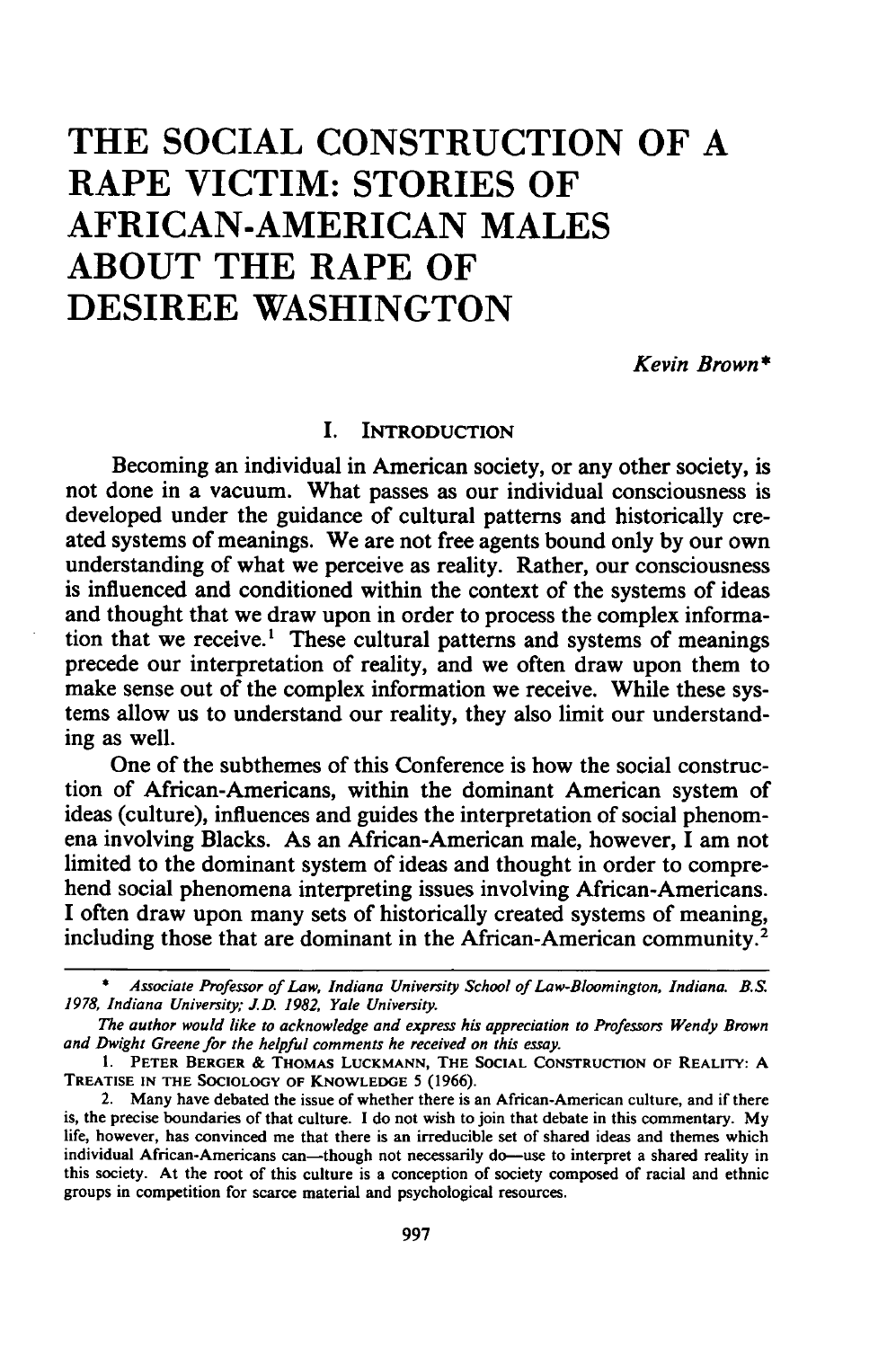A tremendous gap in the understanding of social phenomena exists between African-Americans and Caucasians that is rooted in ideas that spring from our different cultures. Interracial political and philosophical disputes often are centered on clashes in our cultures, because these cultures lead to diverse and often irreconcilable interpretations of the same social phenomena.

Culture is much more than the artifacts or physical objects (such as clothing, food, music, and art) of a given community. Culture includes the patterned system of knowledge and conceptions that a given group has devolved from the past and progressively modifies to give meaning to and cope with the problems of its existence. Culture provides the general design that various groups use to interpret reality. Culture includes the attitudes, beliefs, and values of a given group providing a world view that incorporates both its own place and its relationship to other groups in the universal scheme of things. Culture is not merely a common set of previously catalogued answers to recurring phenomena; culture provides a master pattern from which future individual occurrences directly applicable to specific situations can be interpreted and understood. Individuals in a given community inherit the culture of the community. They learn this shared knowledge through a process of enculturation as they mature.

Cultural clashes between dominant American culture and African-American culture generally are centered in the fundamental premise of the vision of society that the two systems endorse. Although dominant American culture is rooted in a conception of society as a collection of individuals, African-American culture tends to see society as racial and ethnic groups in competition for scarce societal resources. When dominant American culture draws one towards seeking race neutral explanations for social phenomena, African-American culture will be drawn towards, and not away from, race-conscious explanations. In African-American culture, the race of actors in any given drama often will be crucial information in organizing an interpretation of social phenomena. Resolving the racial aspects of these dramas tends to take precedence over all other concerns.

This commentary is an effort to illustrate two points. First, many disputes involving social phenomena are often actually rooted in cultural differences that produce diverse interpretation of that phenomena. Second, just as dominant American culture with its tendency towards race neutral explanations often will overlook the racial aspects of a given situation, African-American culture with its focus on race consciousness and fighting racial subordination will overlook other aspects of the same situation. To illustrate these two points, I will recount some stories that led me to a construction of the "victim" in the rape of Desiree Washington by Mike Tyson. I have limited my stories to those involving discussions or events that centered on African-American males in Indianapolis, Indi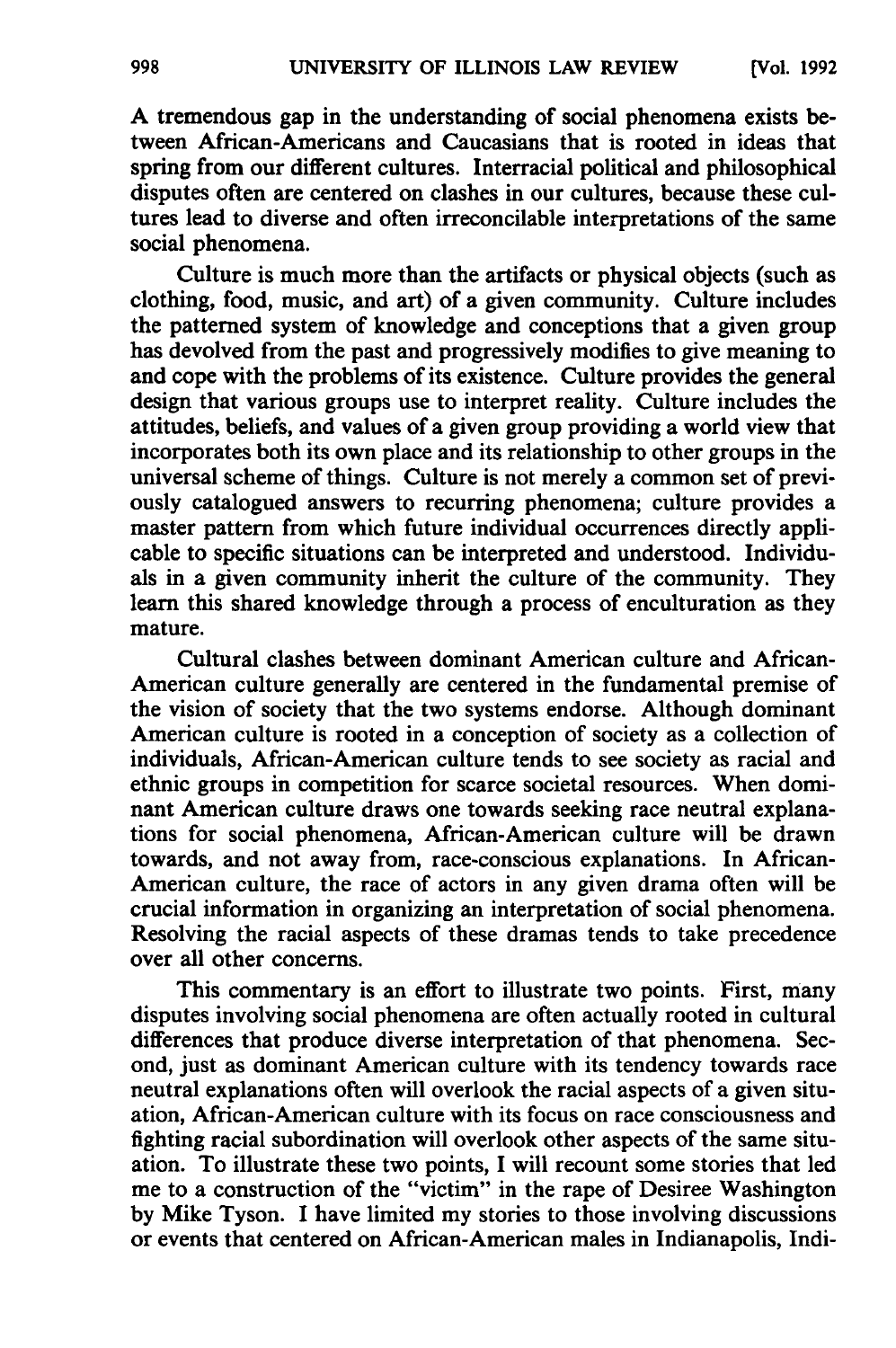**No. 4]**

ana.<sup>3</sup> To some extent all of the participants in my construction of the victim had access to a similar set of ideas learned through a process of acculturation. These ideas allowed the participants to interpret collectively and reinforce our interpretation of the events that occurred in the early hours of July **19, 1991,** during the Indiana Black Expo Summer Celebration<sup>4</sup> at the Canterbury Hotel in Indianapolis.

### II. **THE "VICTIMIZATION" OF MIKE TYSON: STORIES FROM THE HOME FRONT**

As one might expect, from the time Tyson was accused of raping Desiree Washington until he was finally sentenced, the "accusation" was a hot topic of conversation. I had a number of discussions about the accusation with other African-American males living in Indianapolis. When the accusation first was made, I asked a lot of my friends what they thought. None of us seriously entertained the possibility that Mike Tyson actually might be convicted of rape; any doubt was resolved in favor of Mike Tyson. I do not remember a single male speaking up for Desiree Washington.

**A** typical discussion occurred at the barber shop in which **I** get my hair cut. Anyone familiar with the African-American male community knows that to really take the pulse of the community about a particular issue, you must discuss it at a barber shop. The barber shop is more than

**<sup>3.</sup>** This piece does not report any discussion that I had with African-American women in Indianapolis. **I** did, however, discuss this issue with a number of Black women. Candor requires me to report that Desiree Washington did not have much support among African-American women, either. **My** personal experience was recently confirmed **by** a public opinion poll conducted **by** Indiana University Public Opinion Laboratory. According to the poll, which questioned **800** Blacks and 407 Whites, **68%** of the African-American women and **66%** of the African-American men questioned the fairness of Mike Tyson's conviction. Andrea Neal, *Poll Finds Tyson Trial Is Racial Dividing Line,* **INDIANAPOLIS** STAR, Feb. 21, **1993,** at **A-12.** It seems appropriate for me to discuss the rape of Desiree Washington **by** Mike Tyson because I grew up in Indianapolis and still consider it my hometown. From **1985** to **1988, I** served as corporate attorney for the organization, Indiana Black Expo, Inc., that invited Tyson to Indianapolis. Many of the leaders in the African-American community who rallied to the support of Tyson during this ordeal were personal friends and acquaintances of mine with whom **I** had worked on numerous community projects since returning to Indianapolis after graduating from law school in **1982.** Because my current law school is only **60** miles from Indianapolis and many of my relatives and friends live there, I often visit Indianapolis.

<sup>4.</sup> Under normal circumstances, the rape of Desiree Washington **by** Mike Tyson would have been big news in Indianapolis's African-American community. The circumstances surrounding it, however, guaranteed that it would be a principal topic of conversation for some time. The rape occurred during the Summer Celebration of Indiana Black Expo. In order to understand the high profile of the rape in Indianapolis's African-American community, it is necessary for me to provide some background about the Summer Celebration. There is no bigger event in the life of the African-American community in Indianapolis than the annual Summer Celebration. It is primarily a fiveday cultural festival that takes place in the heart of Indianapolis during the month of July. Organizers of the Summer Celebration estimated that over **600,000** people (the overwhelming majority of which were Black) attended the events last year. The Summer Celebration includes a number of cultural events such as boxing matches, talent shows, screen plays, beauty contests, music concerts, auto shows, exposition booths, a July 4th picnic, seminars on current national and international issues affecting African-Americans, parties and receptions. The list of speakers and dignitaries who attend annually reads like a who's who in Black America.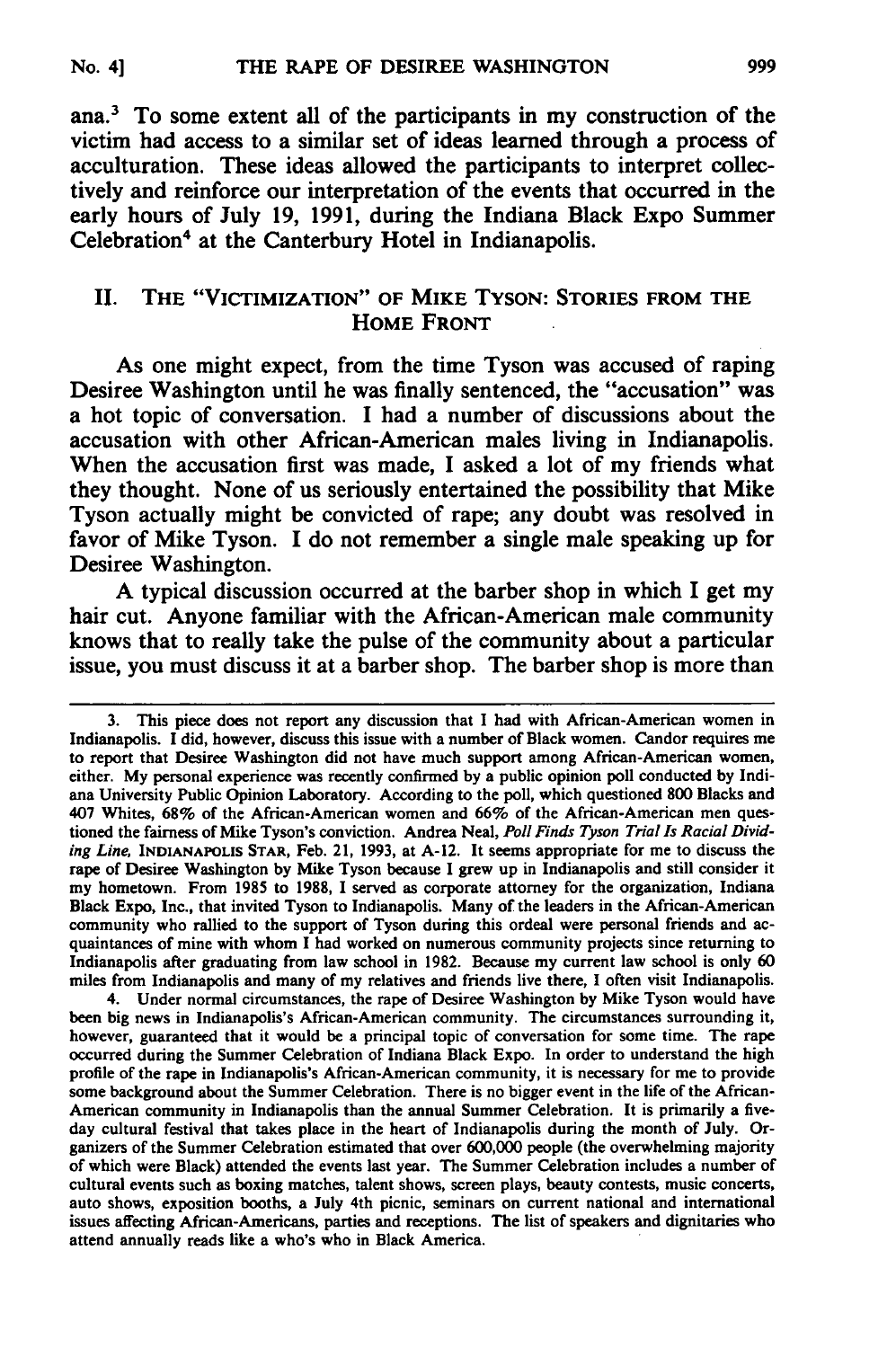a place to get your hair cut-it is also a cultural institution. The barber shop is a place where we (males) hang out and receive part of our initiation into the finer points of being a male.

I put the issue of Mike Tyson on the floor **by** asking a question for general discussion to anyone who was willing to take it up. "What do you think about the claim **by** Desiree Washington that she was raped **by** Tyson?" Desiree had no supporters here. Among the comments that were fairly typical were: "Well, she got in his limousine didn't she?" "His limousine showed up at her hotel room at 2:00 in the morning." "What do you expect, if you go out with a man at 2:00 in the morning." "No doubt the reason that she is doing this is because, like he said, she was probably mad because he didn't walk her to the limousine." From these comments an initial image of Desiree took shape. **I** thought to myself, it's obvious, she must have consented. Not only that, I thought this woman must be crazy. Imagine doing all of this because someone would not walk her to the limousine. As for Mike, he was being victimized **by** a vindictive and unstable woman.

Another discussion that **I** had prior to the trial was with a friend of mine who was closely involved in organizing the boxing matches that took place during the Summer Celebration. Here was an opportunity for me to get an inside scoop on what had occurred. **I** asked my friend if he thought Mike had raped Desiree Washington. He responded, "[yeah] he did it, but we have got some things on her too, she wasn't completely innocent." The confident tone of his voice and what he said implied that Desiree might have brought this on herself.

This kind of inside information was precisely what **I** had hoped to find when **I** called him. The real inside story that would give me the complete picture so that **I** could understand precisely what had happened. So **I** asked, "Oh really? Well what did she do?"

**I** assumed that he was about to divulge the damning piece of evidence. You know, the piece of evidence that Perry Mason always hit the murderer with when they were on the stand in the final ten minutes of an otherwise dull episode. As he gave his response, his voice suggested quiet confidence that this piece of information would be the deciding bit of evidence. "She violated curfew."

Hmmm, I thought, that is serious business. She broke a pageant rule that was there for her protection. No doubt those rules were in part attempts to protect the contestants from this kind of situation. If only she had followed the rules, this would not have happened.

Prior to the trial, it was clear that all those I had discussed the rape with were resolving all doubt in favor of Mike Tyson. At least that view is consistent with the law; a person (man?) (white man?) accused of rape, especially date rape, is presumed innocent until proven guilty beyond a reasonable doubt.

No one I talked to believed that Tyson would or should be con-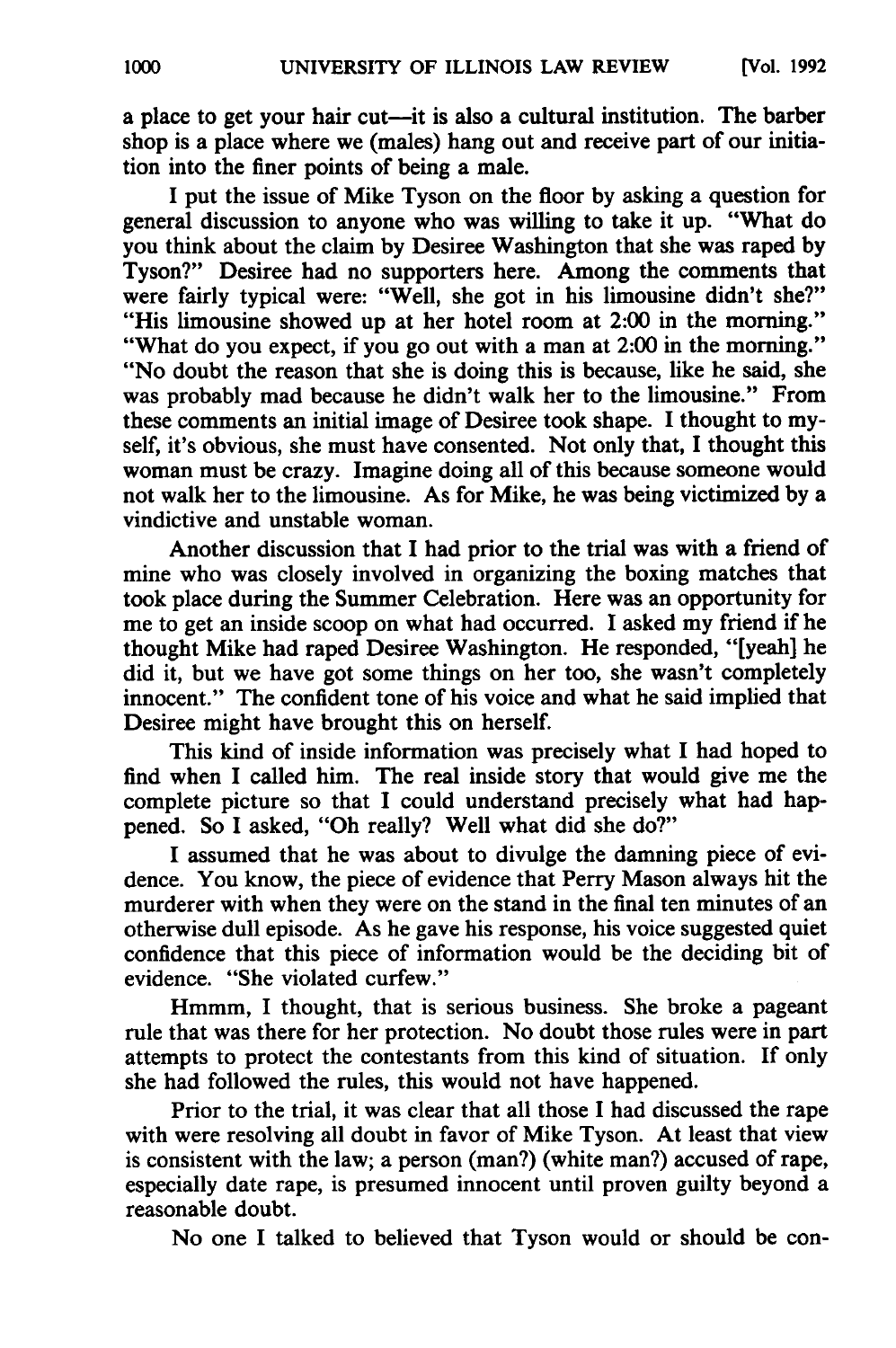victed. Therefore the verdict **by** the Indianapolis jury had a profound effect on image of the "victim" in the rape. After Mike was convicted he did not appear to lose any support. Shortly after the verdict, I went back to the same barber shop and once again raised the issue. This time **I** sought to find out what people thought the appropriate punishment should be.<sup>5</sup> I asked my barber, an older man whose judgment I have come to respect through our many conversations over the past ten years, for his opinion.

**"Do** you think Mike should go to jail?"

"If he did it, and I'm not saying he did," my barber responded, "but if he did, I think that, well, maybe you ought to be lenient here. Perhaps he needs counseling, if he did it. And in fact, you know, there was a White guy this past summer who was also convicted of a rape and he received a suspended sentence."

This was the beginning of the redefinition of Mike as the victim. Before the conviction Mike was being victimized **by** an unbalanced and jealous woman. Now he was also being victimized **by** the "White" criminal justice system.

*If he did it!* Even though Mike Tyson had been convicted **by** a jury that had heard all of the legally admissible evidence and therefore was certainly more knowledgeable about the case than my barber, he (and now I) was not willing to accept that verdict as a pronouncement of what had actually occurred. Those unfamiliar with African-American culture may ask, how could my barber now say, "If he did it." According to the Indianapolis poll, **67%** of the African-Americans polled believed that Tyson was unfairly convicted and another **11%** believed that although he was guilty, his sentence was unfair. Only **7%** of the African-Americans polled believed that Tyson got what he deserved. The remaining **15%** expressed no opinion on the issue. In contrast, 40% of the Whites polled believed that Tyson got what he deserved. Only **28%** believed he was unfairly convicted, while an additional **10%** believed that though guilty his sentence was unfair. The remaining 22% expressed no opinion.<sup>6</sup>

**My** barber's response tapped into two dominant beliefs in African-American culture. First, Blacks, and particularly Black males, cannot expect fair treatment **by** America's White criminal justice system. The same poll also indicated that **37%** of the Whites and **70%** of the Blacks believed that the judicial system treats Blacks and Whites differently.<sup>7</sup> In Tyson's prosecution ten of the twelve jurors who voted for conviction were White and both the judge and prosecutor were White.<sup>8</sup> When African-Americans talk about racism in the criminal justice system, this is part of what we mean-prosecution, judgment, and convictions of Afri-

**<sup>5.</sup>** Tyson was convicted of one count of rape and two counts of criminal deviate conduct. Each count carried a maximum sentence of 20 years for a total maximum sentence of **60** years.

**<sup>6.</sup>** Neal. *supra* note **3.**

**<sup>7.</sup>** *Id*

**<sup>8.</sup>** Tyson's attorney was also White. But that is part of another story.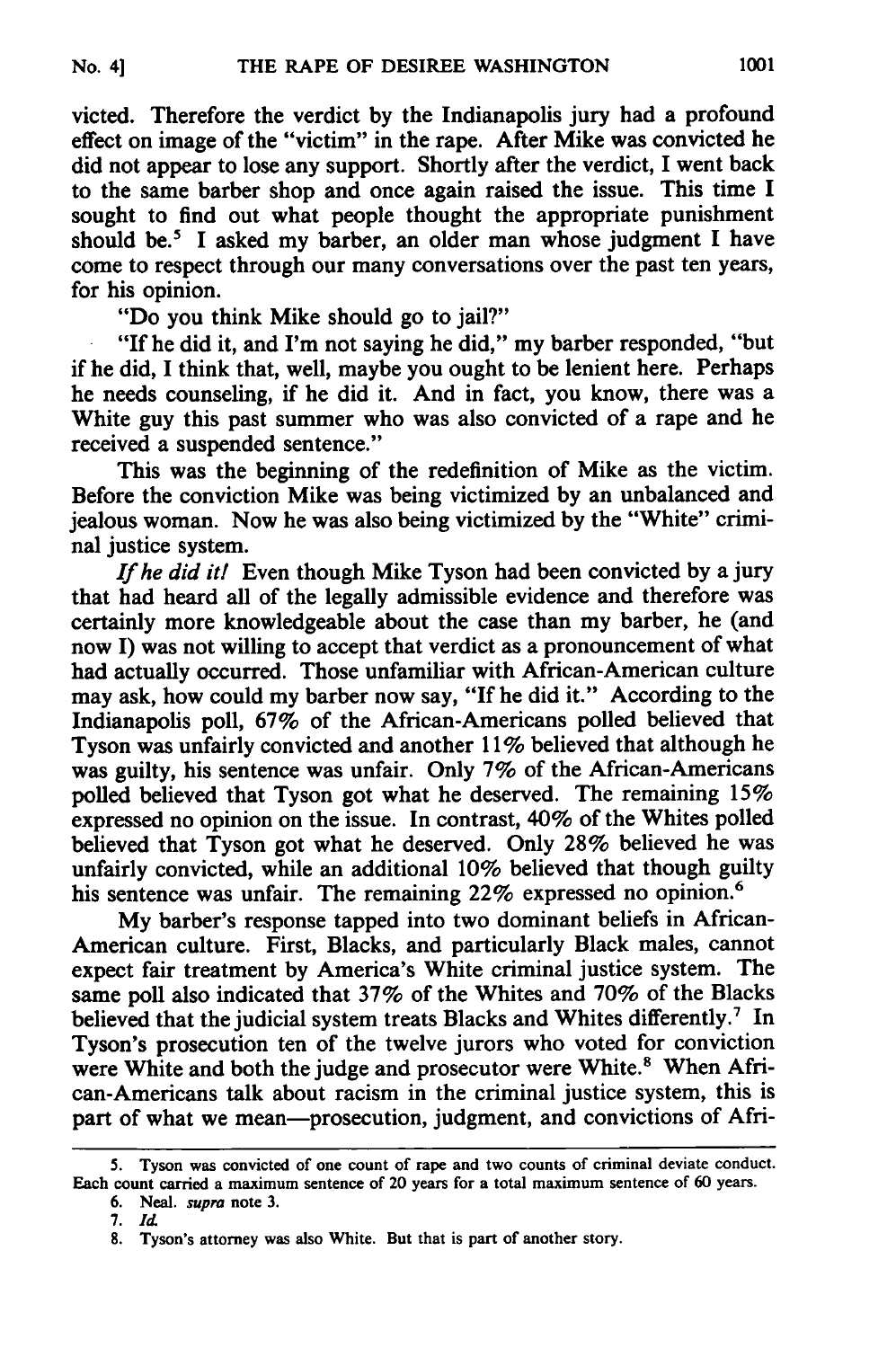can-Americans **by** Whites. Comparing the sentencing of Mike Tyson to that of some White person convicted of the same crime also was based upon this same notion. It becomes even easier to view Tyson's prosecution in a racial context when it is juxtaposed against the acquittal of William Kennedy Smith for date rape.

Viewing Tyson as a victim of the White criminal justice system completely changes the interpretation and understanding of the prosecution, conviction, and punishment of Tyson. Supporting Mike Tyson is now tantamount to fighting the racial subordination of African-Americans. Mike Tyson's conviction is not his individual conviction. Rather, it is symbolic of the American judicial system's harsh treatment of African-Americans, particularly males. To support Tyson, then, is to fight against racial domination of African-Americans.

The second belief that my barber tapped into was that the fight against racial subordination generally will trump the fight against the sexual subordination of African-American women in the Black community. Although it is true that a Sister had been raped by a Brother, Tyson was now a victim of racism in the criminal justice system. Despite the fact that Brothers certainly want to support Sisters, concerns about the Sisters must wait until after we have dealt with the Man (resolved the racial issue). Let us not forget, we have been trying to resolve the racial issue for over 370 years.

After my barber responded, another Brother in the barber shop joined in and brought up the fact that Desiree had appeared on television the night before and told her side of the story. During this program she made it clear she had not received any compensation for her appearance. One of the other barbers in the shop pointed out that although it may be true that Desiree did not get any money before the program aired, she very well could have received payment right after the program was shown. Another patron, seizing on this possibility, responded, "You know that show was on at 7:00 or 8:00, that doesn't tell you what she got paid **by** 9:00 or 10:00." Another Brother said, "Even if she didn't get paid for this particular appearance she is going to get money from the tabloids. She is going to sue, she is going to get plenty of money. This woman is going to be set for the rest of her life. God damn! Some people are lucky."

Now, the motives for Desiree not towing the traditional line-racism trumps sexism-were out in the open. Desiree was out for herself. This wily eighteen-year-old college freshman from Coventry, Rhode Island, was too sophisticated and worldly for Mike Tyson. She was doing all of this for the money. Desiree had just hit the lottery and was going to cash in big, set for life. And the terrible thing about it was that this Sister, in conjunction with the White criminal justice system, had brought down another Brother in order to advance her own greedy selfinterest.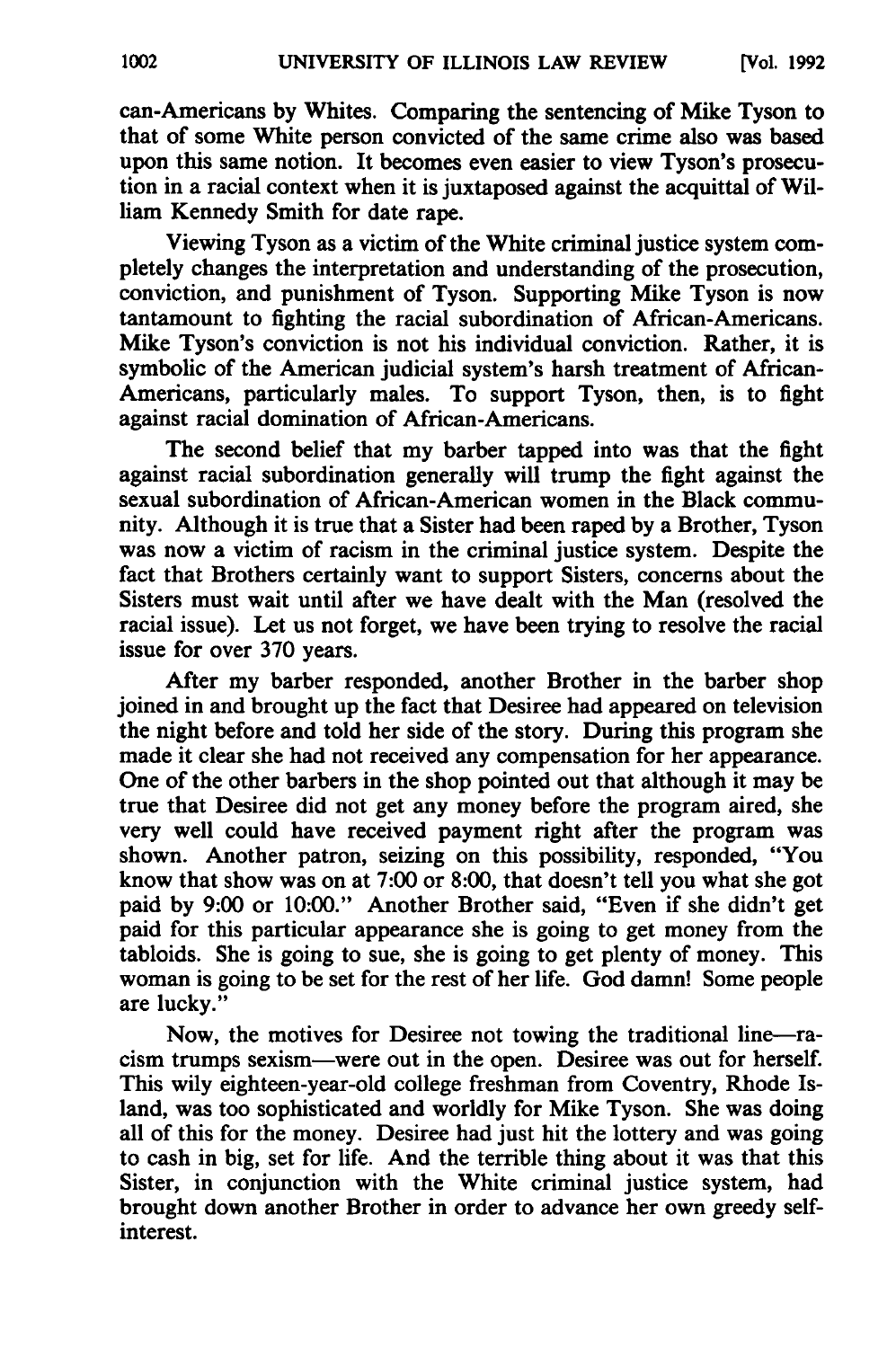The next day after the barber shop incident, I picked up the daily Indianapolis newspaper. On the front page was a story about a Black male friend of mine, who is an Indianapolis attorney. According to the story, this attorney had overheard the only African-American male on the Tyson jury say that the verdict was fixed. **My** friend said he felt compelled to report this information to the prosecutor's office because he was an officer of the court and this was a serious violation that must be brought to the attention of the requisite authorities.

**I** had seen this juror at a televised press conference right after the verdict responding to a question **by** a news reporter who asked him if he thought the verdict was fair. His videotaped response was, "It was a tough decision to make, but I think it is the right one. We listened to all the evidence and we made our decision on the evidence." Nevertheless, I thought to myself, even with a Brother on the jury, Mike Tyson still did not receive justice. The one Brother on the jury must have been forced to play along with the game plan. As **I** read that story, **I** felt further indignation about the treatment of Mike Tyson at the hands of *their* criminal justice system.

Shortly after the story broke about the repudiation of the jury verdict **by** the African-American male juror, I was discussing the Tyson situation with another Black attorney. Reliable sources had informed him that the jury in the Tyson case was initially deadlocked at six to six. Evidently one of the White jurors, a former Marine, had pressured the other jurors into changing their minds and voting for conviction. At first, **I** responded that juries often are deadlocked initially, which explains why it takes juries so long to reach a verdict. His response: "Don't be naive, Mike was set up. His verdict was fixed." So, Mike was being railroaded **by** the criminal justice system. I thought, *wow!* what a raw deal Mike had received. That jury should have come back deadlocked. Once again a Black man cannot get a fair trial in the criminal justice system, even when a Brother is on the jury.

The next day, I happened to be flipping channels on the television and turned to a station delivering the Indianapolis news. **I** tuned in just in time to see a number of African-American ministers and community leaders pleading for leniency and mercy for Mike Tyson. One of the ministers pointed out that the *Bible* said " 'blessed are the merciful' and we are simply asking for mercy for Mike Tyson." Just like that, the sentencing of Mike Tyson had become a religious issue. **I** thought, well, if God is on Mike's side, then he must be innocent.

One of the Black reporters at the news conference responded to this statement **by** asking the minister, "Doesn't the *Bible* also command that thou shalt not engage in fornication?" **A** split of religious authority had occurred, but this split was quickly resolved. The minister who had quoted the *Bible* retorted to this impudent question **by** reminding the reporter that it was they who had gotten African-Americans hired at the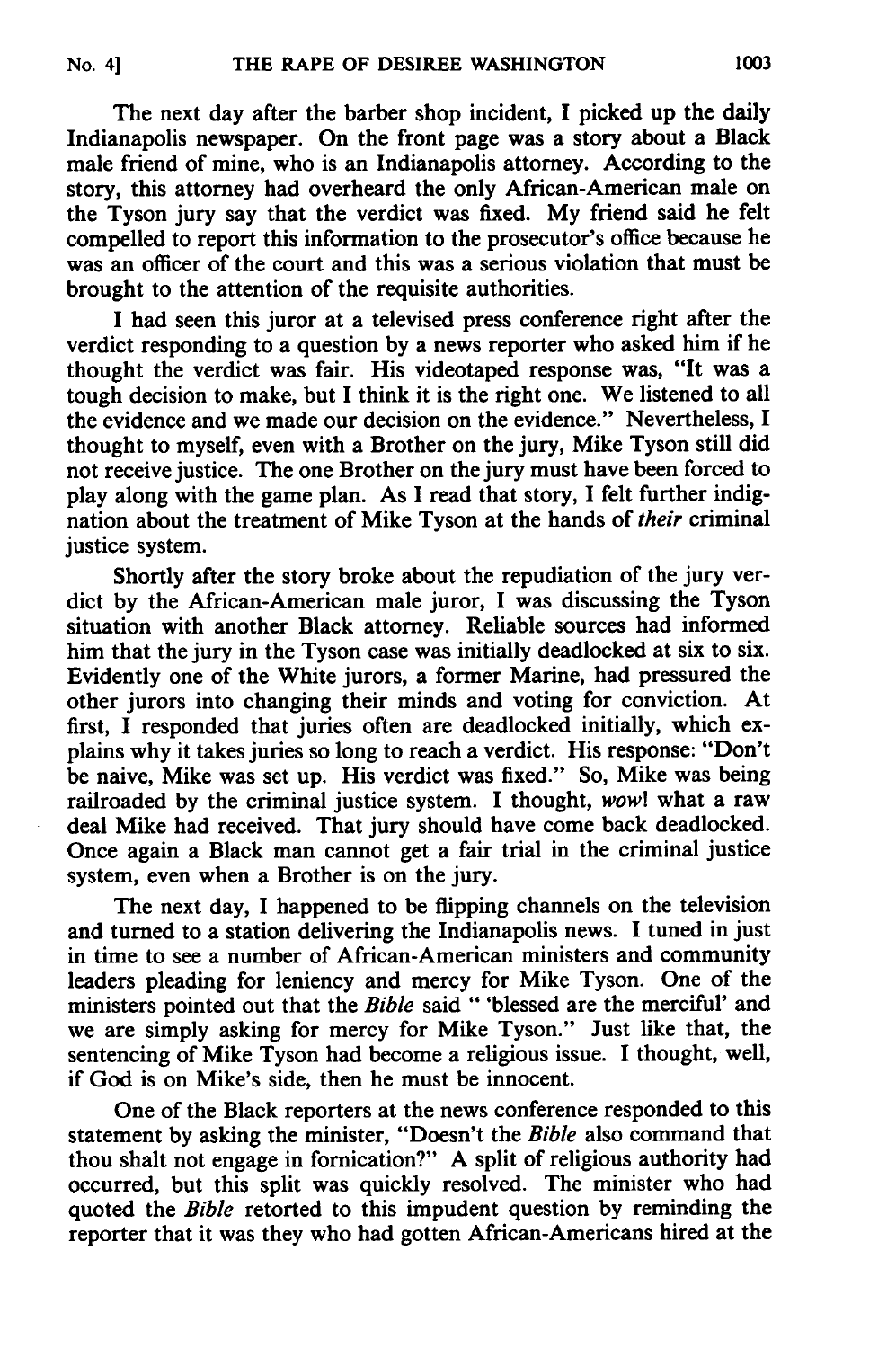**[Vol. 1992**

local television stations. "It was from us pressuring the stations you work at that got you your **job."** So now the issue of leniency for Mike Tyson had become an issue of loyalty to the African-American community.

As I prepared my remarks for this Conference, **I** started to think about the mental images that were in my mind. I sensed my outrage about how Mike Tyson had been victimized. He had been victimized **by** a criminal justice system. He had been victimized **by** a woman who had consented to have sex with him. He was then victimized **by** her again when she decided to take him down to advance her own greedy selfinterest. He was victimized **by** a lawyer who failed to provide him with an adequate defense. He had been victimized **by** a jury that had been pressured into returning a guilty verdict against him. He was victimized, victimized, victimized.

### III. **THE "DE-VICTIMIZATION" OF MIKE TYSON**

In a few moments of quiet reflection about the Tyson-Washington incident, a number of things began to occur to me that were obvious in so many ways. Only two people actually know what happened that night in that hotel room. With the passage of time and the need to envision the incident in the way that supported their articulated versions, even Mike and Desiree now may have difficulty recalling exactly what happened. The others and I were engaging in a collective process of constructing a story of what happened, from bits and pieces of information and preexisting thought patterns. Like authors of books, makers of films, or writers of poetry, we were putting meaning into an otherwise meaningless situation. And once this was done, we acted as if our story was what actually happened.

**Why** was the view of Tyson as the victim so easy to formulate and to accept? The answer stared me in the face. Most of my construction of Tyson as the victim proceeded from one of the most fundamental beliefs in the African-American community. Justice is White. The postconviction redefinition of Tyson as a victim occurred because of the fundamental belief that a Black man could not expect justice within the American criminal justice system. Never mind the fact that Tyson could afford the best lawyer money can buy. Never mind the fact that there were (only) two African-Americans on the jury.

If Tyson had been convicted **by** an all-Black jury, with an African-American prosecutor and judge, this would have significantly altered my perception of the incident. The ability to construct an image of Tyson as a victim of racism in the criminal justice system (defined in the African-American culture as the prosecution, judgment, and conviction of a Black **by** Whites) almost would have disappeared completely. With racism substantially eliminated as a concern, **I** could have focused quickly on other aspects of this situation. **My** concern about racism and oppres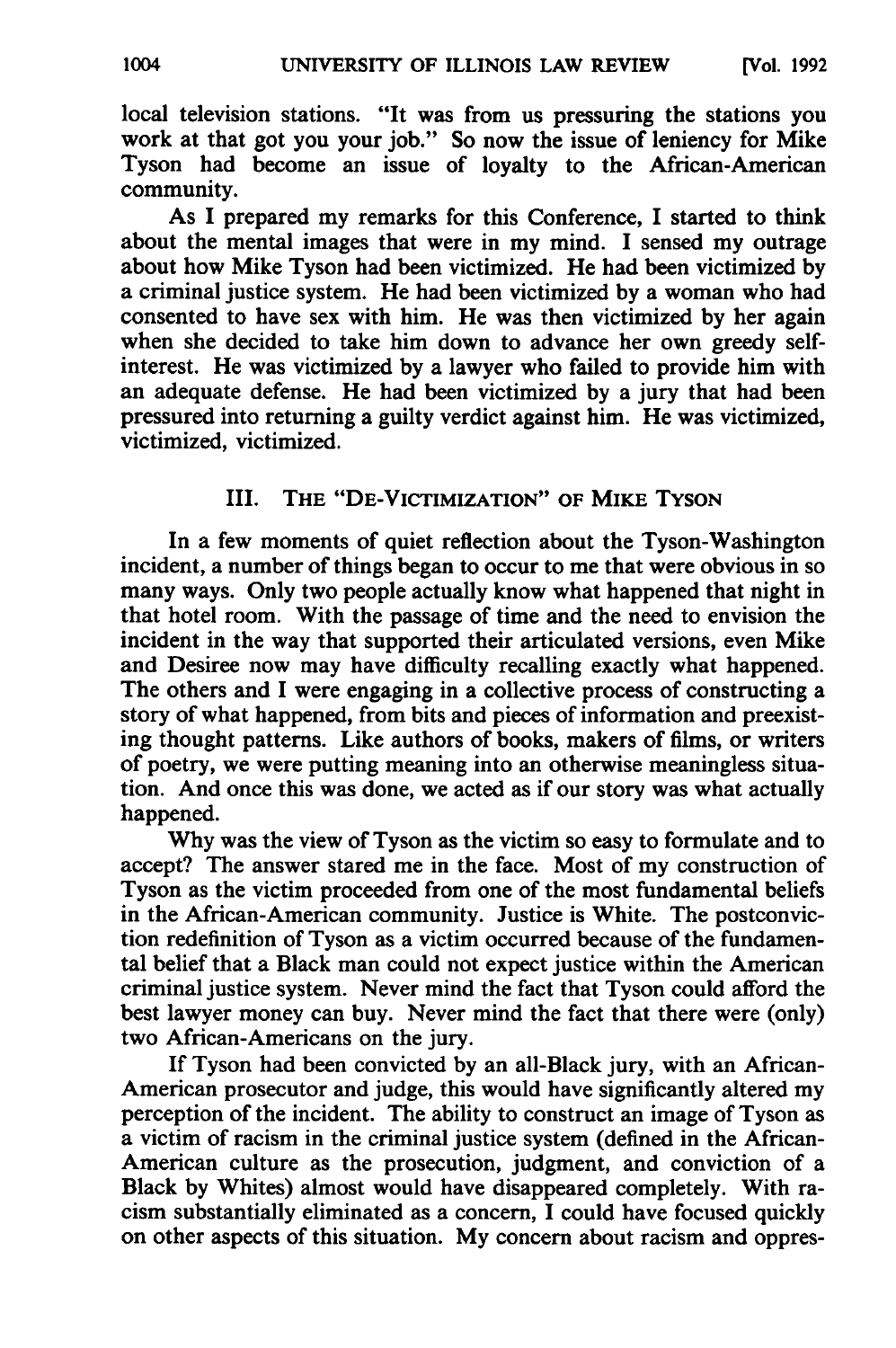sion, however, had controlled my interpretation of the rape of Desiree Washington.

**I** began to think more and more about how my desire to struggle against racism when **I** saw it was blocking me from understanding other aspects of this situation. For starters, I had not been able to see Desiree Washington as the victim, and yet this is precisely what the jury saw when they convicted Tyson. As I began to think about the possibility of Desiree Washington as the victim, a number of issues about her came quickly to mind. Before, I was willing to believe that an eighteen-yearold college freshman could be so sophisticated that she could hatch a plan to take down the former heavyweight champion of the world. This required me to believe that she could easily outsmart a man who not only was seven years her senior and had been heavyweight champion of the world, but who also had experienced a rough divorce.

Desiree often talked about how terrified she was that night. **"Terrified"** cannot possibly describe what she must have felt. I tried to imagine being an eighteen-year-old, 108-pound woman in a hotel room with a person who could arguably be considered the best fighter of all time. I had seen Mike Tyson fight heavyweights such as Michael Spinks, Trevor Berbick, and Razor Ruddick. "Terrified" is the word I would use to describe how they appeared entering the ring as they faced Mike Tyson. These men were heavyweight boxers, some even heavyweight champions at the time. They also had the safety and comfort of knowing if things got out of hand, they could lay down on the canvass and take the ten count. At least for them, there was a referee who could stop the fight.

Then there were all of those who suggested that something was wrong, because Desiree Washington might profit from being raped **by** Mike Tyson. I thought of how many times I have heard people express sympathy for the men Tyson beat in the ring-men who were receiving millions of dollars for about two minutes worth of work. Fights that people personally paid thirty dollars or more to see. Unlike Desiree, however, these boxers had volunteered to give up their bodies to be abused **by** Mike Tyson.

Victimization, however, was not confined to Desiree. The implications for African-American women were victimizing as well: "Don't talk about date rape, because we won't believe you, you must have consented." "Don't cooperate with the Man in taking down a Brother, even if you think he is wrong, especially one who is a celebrity." "Your concern about your bodies and how males inflict pain on you has to be subordinated until the racial problem is resolved." **Of** course, I realized that African-Americans will never resolve the racial problem.

Then, finally, **I** realized that there was one last group of victims who were being obscured **by** the notion of Tyson as the victim: African-American males, including those who had rallied to support, explain, and justify Mike Tyson's actions. In an effort to exonerate himself, Tyson's